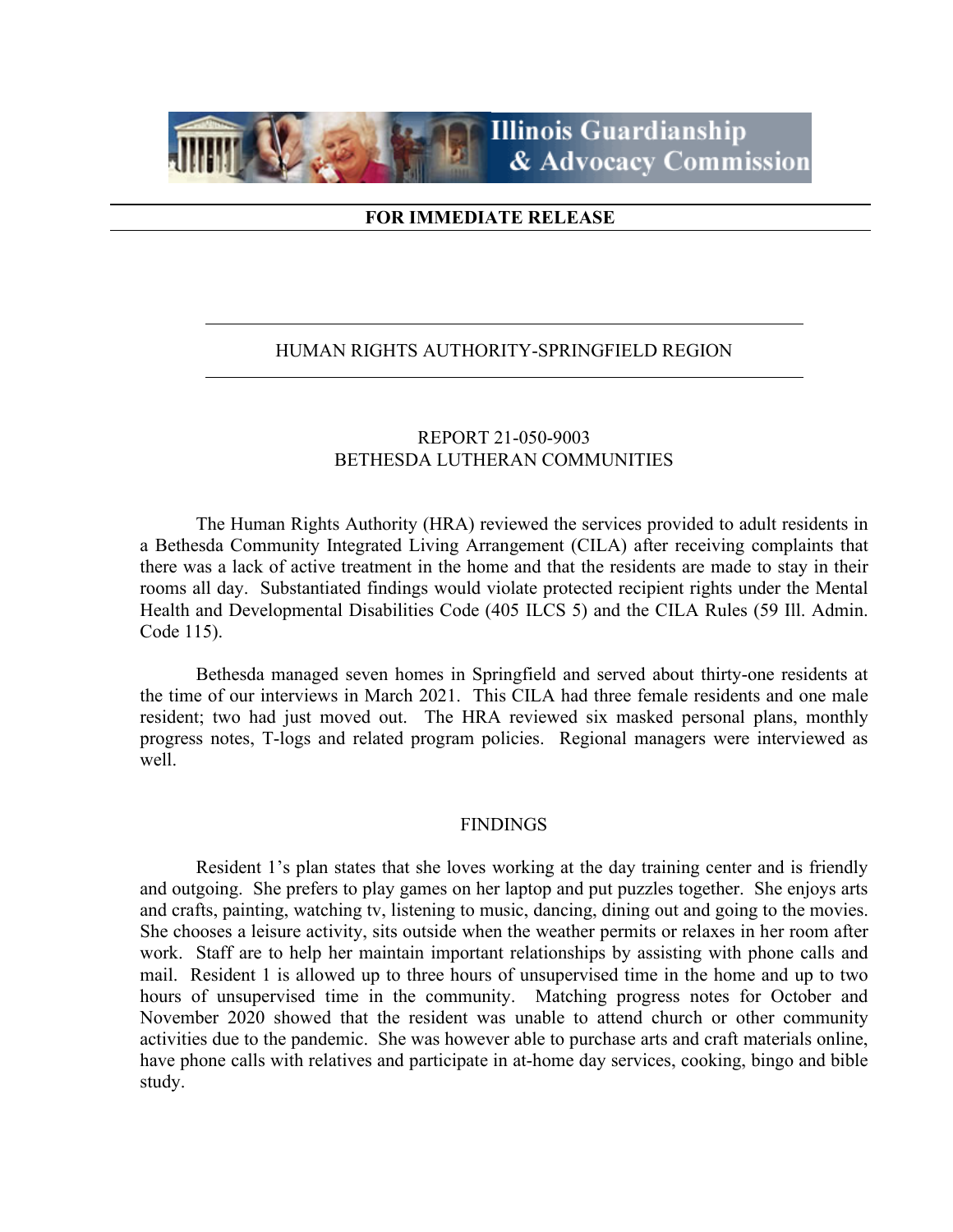Resident 2's plan states that she is legally blind, partially deaf, requires twenty-four-hour supervision and help with activities of daily living. She enjoys relaxing in her chair, listening to music and the tv, doing large-piece puzzles, stringing beads and going to church and a monthly dance. Matching progress notes also referred to community restrictions given the pandemic, but that the resident was able to do her daily devotions in the home, participate in at-home day services and bingo.

Resident 3 loves jewelry and going shopping or out to eat with friends. She likes her home, decorating her room and helping with cooking. She attends a cooking class, church and maintains regular contact with her parents and sister by phone, mail and many visits. She also enjoys movies, game night and monthly dances. The resident is to have twenty-four-hour support in the home and in the community. Since community outings were impossible, Resident 3 spent time with staff and housemates, watched church on tv, and took part in at-home day services, card games, cooking and bingo according to her monthly progress notes.

Resident 4's plan describes her as a happy woman who loves to dress up, collect dolls, watch musical movies, listen to music and dance. She enjoys going on outings and attends church and bible study. The resident is non-verbal but knows a few signs. She enjoys the privacy of her own room. She is to have twenty-four-hour support and help with using the phone and all activities of daily living. Progress notes report that the resident took part in at-home day services, daily devotions, bingo, cooking and coloring.

Resident 5 is an older gentleman with total blindness. He requires staff assistance with bathing although he can dress himself and navigate around the home independently. His activities are limited given his visual impairment, but he enjoys singing, going to social events to sing such as the Special Olympics and nursing homes, and he maintains contact with his siblings. Monthly progress notes state that he spent time listening to music, cooking, studying the bible and playing bingo.

Resident 6's plan states that he is non-verbal and enjoys laughing and clapping his hands. He needs total assistance with bathing, dressing and eating. He likes going to church and a monthly dance, his day training center, the muni opera, going for car rides and taking walks outside when it is warm. Progress notes showed that he visited with staff and housemates, joined at-home day services, cooking, coloring and listening to music.

T-logs or reports of what goes on with individuals in the CILA during a day were reviewed covering October 2020 through February 2021. October through December only documented nine or ten days each month while in January and February it improved to nearly every day. Exercising, playing board and card games, watching tv shows and movies, taking walks around the house, spending time outside on the swing, drawing, painting, listening to music, doing puzzles, baking, decorating pumpkins, playing catch outside, playing bingo, and dancing were some of the residents' activities. The notes included vital checks on some residents, assistance with hygiene, eating and dressing for others and taking some to doctor appointments in addition to the activities. A few entries referred to residents rocking in their chairs and relaxing in their rooms, but no indication they were spending all their time in their rooms.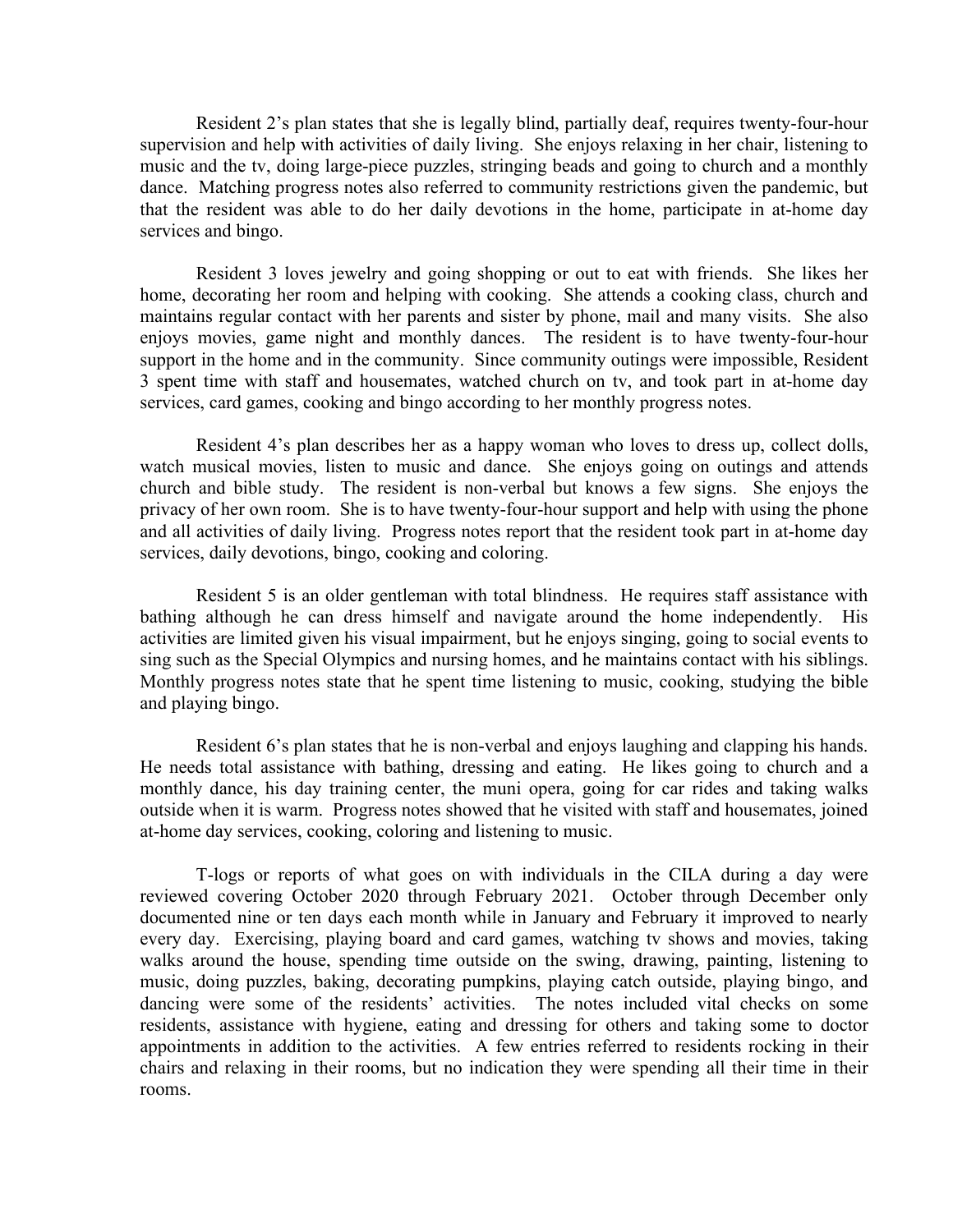The manager for all seven Springfield homes said that he gets to this particular CILA about once per week but can be reached any time by the lead staff if needed. He said he "pops in" to see what goes on, especially during the day and believes for a time the staff were not engaging the residents who seemed to be bored. He met with the CILA staff on the matter and they have since improved efforts to keep residents active and improve their documentation on the T-logs. He mentioned one resident who tends to spend a lot of time in her room and they respect her preference, but no resident is made to stay in his or her room.

The challenges of home confinement during the pandemic were discussed. The managers we spoke with explained that visitors have not been allowed in the homes although that is starting to change. They were doing zoom visits and the residents have always been able to make phone calls to whomever they wanted, but they only went out for doctor appointments or essential shopping and haircuts on a case by case basis. Day training was shut down so at-home day services were provided Monday through Friday from 9 a.m. to 2 p.m. One resident chose to participate on and off while the other five participated all the time. Rotating staff lead the day services which typically includes arts and crafts, exercises, bible study and bingo. Bethesda also sent out "virtual day programming" that included cooking and crafts. On weekends the residents are offered arts and crafts, indoor bowling, bean bag toss and movies in the afternoon or evenings, but not all day. They can watch church on tv, or the services are recorded and watched during the week. The managers said that although programming has been a challenge, they assured that personal plans are followed except for the community related portions. Resident 1 is still able to complete art projects and make phone calls or send mail; Resident 2 is assisted with her personal hygiene, she can relax in her chair and listen to music and watch church on tv; Resident 3 can still have contact with her family and cook with staff assistance; Resident 4 still makes phone calls and completes her devotions; Resident 5 can keep in contact with his siblings and Resident 6 can also watch church on tv, help with cooking and take walks outside.

#### **CONCLUSION**

Bethesda has Person Directed Planning and Natural Supports policies that assure *personcentered* plans are in place and functional and that relationships with friends, families and others in the community are promoted.

Under the MHDD Code, "A recipient of services shall be provided with adequate and humane care and services in the least restrictive environment, pursuant to an individual services plan." (405 ILCS 5/2-102a). Medicaid Home and Community Based Services Rules and Illinois' CILA Rules require person-centered planning, for services to be oriented to the person with appropriate supports to meet individual needs. A Community Support Team, through the interdisciplinary team process, shall be responsible for helping individuals access the services specified in their plans and assist with activities of daily living. (42 CFR 441.725; 59 Ill. Admin. Code 115.200; 220; 230).

The HRA recognizes that residents do not have to be active every minute in their homes and that pandemic restrictions have limited their community access. Although a variety of in-home